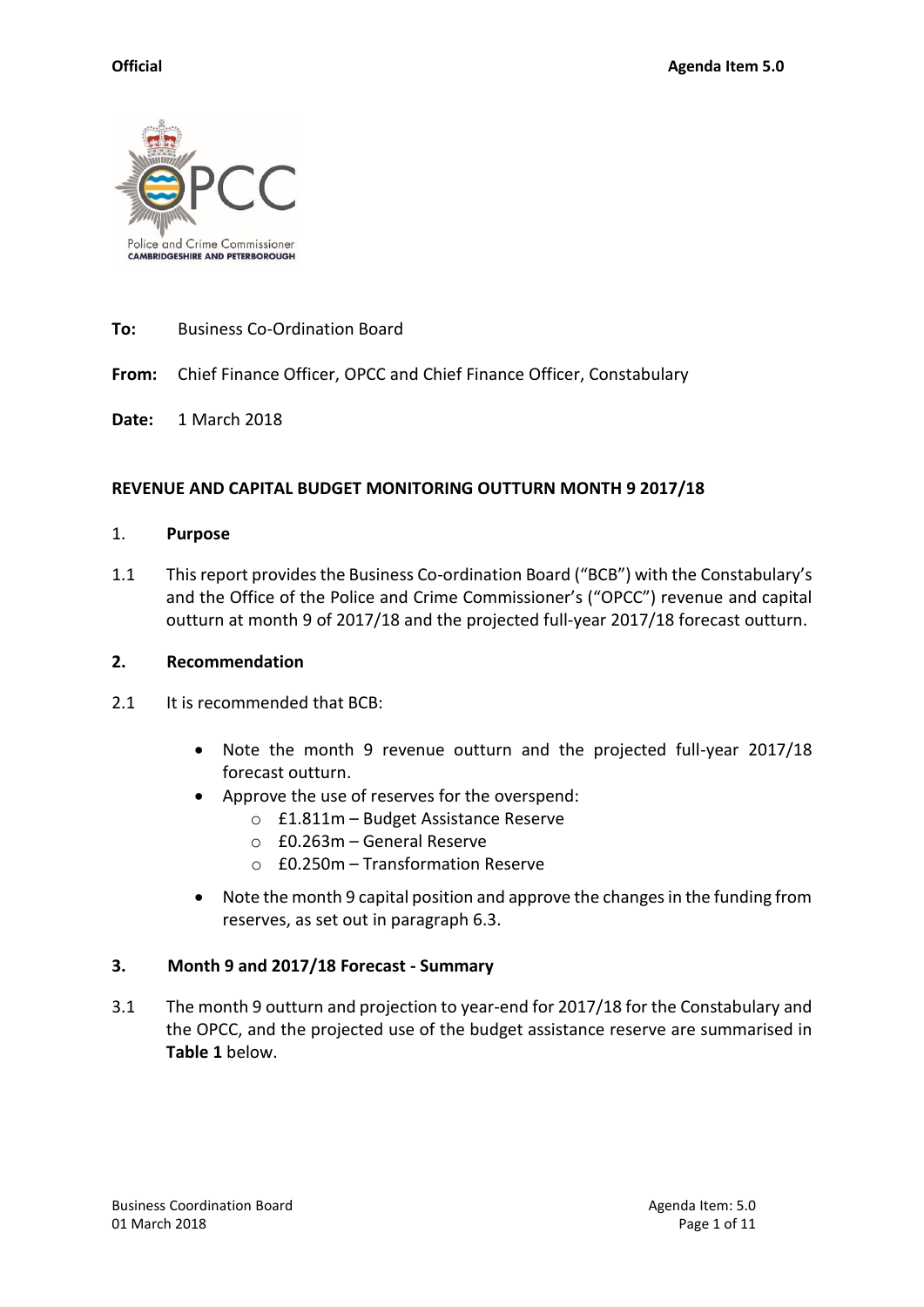# **Table 1**

| <b>Revenue 2017/18</b>           | <b>Month 9 Year-To-Date</b> | <b>Year-End Forecast</b> |  |  |  |
|----------------------------------|-----------------------------|--------------------------|--|--|--|
|                                  | (£'000)                     | (f'000)                  |  |  |  |
| Constabulary                     | 1,266 overspend             | 2,337 overspend          |  |  |  |
|                                  |                             | $(2,345$ month 6)        |  |  |  |
| <b>OPCC</b>                      | 48 overspend (48            | 13 underspend (18        |  |  |  |
|                                  | month 6)                    | overspend month 6)       |  |  |  |
| Use of reserves                  | N/A                         |                          |  |  |  |
| - General Reserve                |                             | 263                      |  |  |  |
| <b>Budget Assistance Reserve</b> |                             | 1,811                    |  |  |  |
| <b>Transformation Reserve</b>    |                             | 250                      |  |  |  |

3.2 Further detail on the Constabulary and OPCC revenue outturn and the capital outturn is presented in sections 4, 5 and 6 below, respectively.

# **4. Month 6 Outturn and 2017/18 Forecast - Constabulary**

- 4.1 The 2017/18 budget and 2018/19 to 2020/21 Medium Term Financial Plan was predicated on the implementation of the Local Policing Review. Whilst the early stages of the implementation of this may occur in late 2017/18, the majority of the savings this review will deliver will be over the financial years 2018/19 and 2019/20. The outcome of this phased delivery of the local policing review is a budget shortfall in 2017/18 which was planned to be met from a vacancy factor being applied to the budget.
- 4.2 It is anticipated that the Local Policing Review will meet the budget gap in future years, however, it is forecast that a gap will remain in the current financial year of £1,824k (£1,811k month 6). This funding gap will be met by using the budget assistance reserve.
- 4.3 In addition, there is a further overspend on salaries in relation to the additional 1% pay award to police officers, paid in September 2017. As was reported in the month 6 budget monitoring report this will be funded from the General Reserve.
- 4.4 A breakdown of this position is shown in **Table 2** below with a detailed subjective report at **Appendix 1**, together with notes giving a commentary on significant budget heads.
- 4.5 Overall, employee related expenses (pay, overtime, pensions and other employee costs) are overspending by £1,035k.
- 4.6 Other significant projected variances include:
	- Supplies and Services £586k overspend, caused by a projected overspend of £294k on insurance as a result of a change in Government set discount rates used to calculate long-term claims, Clothing, uniforms and laundry £279k overspend and £132k overspend on computer costs.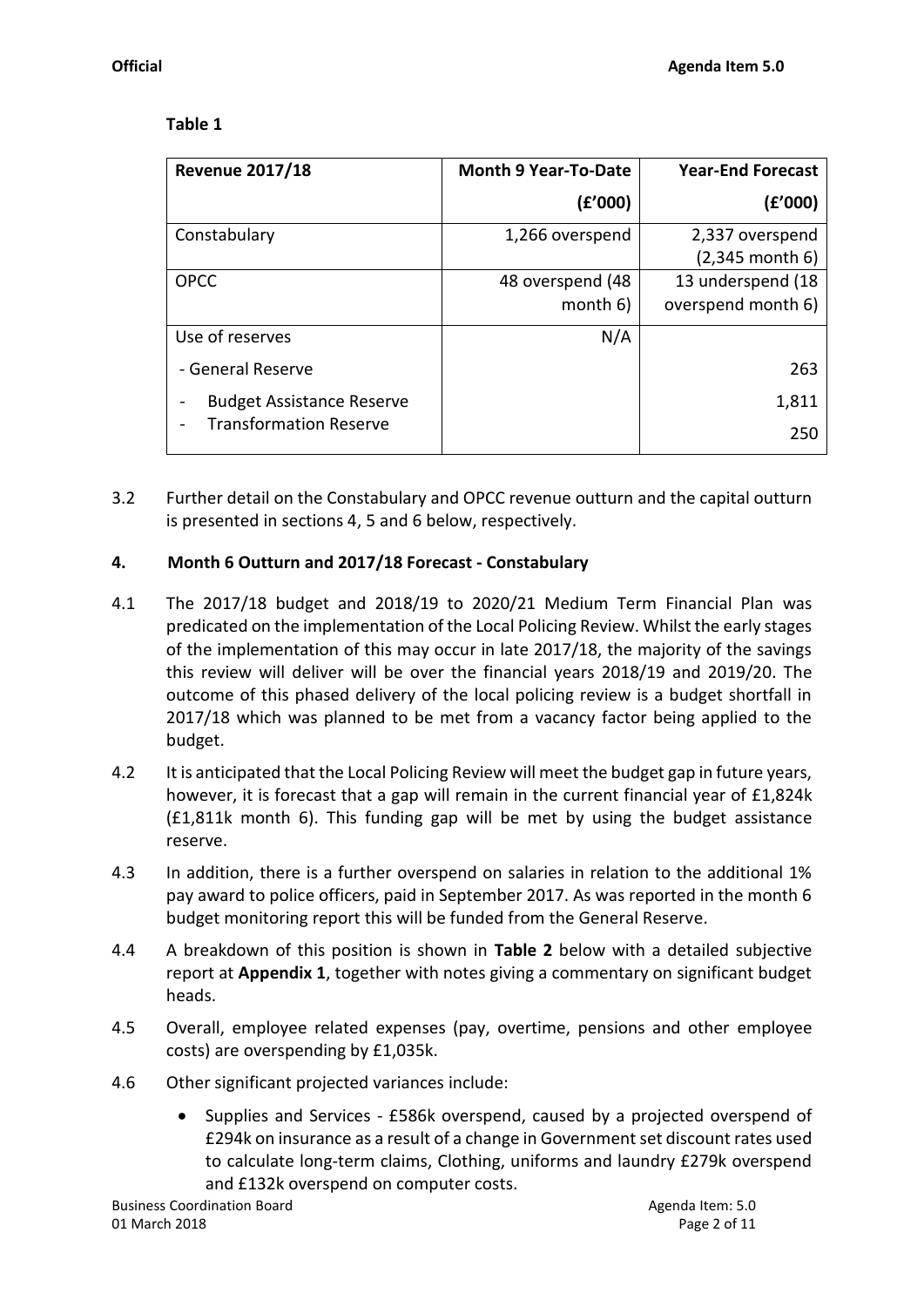- Projected overspends of £307k and £257k respectively on premises and transport costs.
- An overall overspend on collaboration units of £804k (£448k in Month 6) but included within this is a projected overspend in relation to Athena implementation of £250k, which will be funded from reserves at year-end.

**Table 2 (all figures £'000)**

|                | Chief Constable's Revenue Budget end of December 2017/18 |              |             |             |             |          |          |                |                |
|----------------|----------------------------------------------------------|--------------|-------------|-------------|-------------|----------|----------|----------------|----------------|
| M <sub>8</sub> |                                                          |              | Original    | Revised     |             |          |          | M <sub>9</sub> | M <sub>9</sub> |
| Variance       |                                                          |              | <b>OFYB</b> | <b>OFYB</b> | <b>YTDB</b> | Actual   | Variance | Projection     | Proj var       |
| £'000          | £'000                                                    | <b>Notes</b> | £'000       | £'000       | £'000       | £'000    | £'000    | £'000          | £'000          |
|                | <b>Local Policing Expenditure</b>                        |              |             |             |             |          |          |                |                |
| $-681$         | Police Officer Pay & Allowances                          |              | 44,366      | 44,319      | 33,195      | 32,437   | $-757$   | 42,876         | $-1,442$       |
| 94             | Police Officer 1% non-consolidated award                 |              |             | 0           | 0           | 126      | 126      | 104            | 104            |
| 389            | Police Officer Overtime                                  |              | 808         | 808         | 572         | 1,000    | 428      | 1,318          | 510            |
| $-324$         | PCSO Pay & Overtime                                      |              | 4,965       | 4,969       | 3,719       | 3,316    | $-403$   | 4,316          | $-653$         |
| $-667$         | Police Staff Pay                                         |              | 13,039      | 13,307      | 9,967       | 9,386    | $-581$   | 12,711         | $-596$         |
| 55             | Police Staff Overtime                                    |              | 143         | 143         | 95          | 151      | 57       | 204            | 61             |
| 5              | Other Employee Expenses                                  |              | 5           | 5           | 4           | 11       | 7        | 21             | 16             |
| 8              | Premises Costs                                           |              | 117         | 117         | 89          | 100      | 10       | 156            | 39             |
| $-21$          | Transport                                                |              | 342         | 342         | 268         | 218      | $-50$    | 282            | $-59$          |
| $-70$          | Supplies & Services                                      |              | 1,684       | 2,525       | 1,512       | 1,433    | $-79$    | 2,418          | $-108$         |
| $-1,210$       | <b>Total Local Policing Expenditure</b>                  |              | 65,469      | 66,534      | 49,420      | 48,178   | $-1,242$ | 64,407         | $-2,127$       |
|                |                                                          |              |             |             |             |          |          |                |                |
|                | <b>Organisational Support Expenditure</b>                |              |             |             |             |          |          |                |                |
| $-447$         | Police Officer Pay & Allowances                          |              | 2,251       | 2,251       | 1,686       | 1,169    | $-517$   | 2,013          | $-238$         |
| 1              | Police Officer 1% non-consolidated award                 |              |             | 0           | 0           | 2        | 2        | 159            | 159            |
| $-75$          | Police Officer Overtime                                  |              | 1,054       | 1,054       | 739         | 615      | $-124$   | 920            | $-134$         |
| 2,309          | Police Staff Pay                                         |              | 1,109       | 1,267       | 754         | 3,405    | 2,651    | 4,530          | 3,263          |
| 15             | Police Staff Overtime                                    |              | 8           | 8           | 5           | 23       | 18       | 39             | 31             |
| 166            | Other Employee Expenses                                  |              | 101         | 121         | 96          | 241      | 145      | 287            | 166            |
| 129            | Premises Costs                                           |              | 3,676       | 3,699       | 2,772       | 3,012    | 240      | 3,973          | 274            |
| 217            | Transport                                                |              | 518         | 518         | 1,425       | 1,677    | 253      | 834            | 316            |
| 479            | Supplies & Services                                      |              | 4,145       | 4,514       | 2,799       | 3,339    | 540      | 5,204          | 690            |
| 2,794          | <b>Total Organisational Support Expenditure</b>          |              | 12,863      | 13,433      | 10,276      | 13,483   | 3,208    | 17,959         | 4,526          |
|                |                                                          |              |             |             |             |          |          |                |                |
| $-191$         | Net Cost of Police Pensions                              |              | 11,515      | 11,505      | 8,742       | 8,524    | $-218$   | 11,292         | $-213$         |
| 1,392          | <b>Gross Revenue Expenditure</b>                         |              | 89,846      | 91,472      | 68,438      | 70,186   | 1,748    | 93,658         | 2,186          |
|                |                                                          |              |             |             |             |          |          |                |                |
| $-532$         | Income                                                   |              | $-1,321$    | $-1,471$    | $-1,252$    | $-1,904$ | -652     | $-2,300$       | -829           |
|                |                                                          |              |             |             |             |          |          |                |                |
| 135            | <b>BCH Collaboration</b>                                 |              | 33,792      | 33.025      | 24,307      | 24,432   | 125      | 33,363         | 338            |
| $\mathbf 0$    | ERP set up costs                                         |              | 0           | 0           | 351         | 351      | 0        | 0              | 0              |
| 78             | Other Collaborations and Partnerships                    |              | 3,973       | 4,317       | 2,344       | 2,389    | 46       | 4,783          | 466            |
| 86             | Seconded Officers                                        |              | 0           | 0           | 127         | 127      | 0        | 0              | 0              |
|                |                                                          |              |             |             |             |          |          |                |                |
| 0              | Carry Forwards                                           |              | 0           | $-1,092$    | 0           | 0        | 0        | $-1,092$       | 0              |
|                |                                                          |              |             |             |             |          |          |                |                |
| 0              | RCCO                                                     |              |             |             |             |          |          | 176            | 176            |
|                | Transfer to reserves                                     |              |             |             |             |          |          | $-263$         | $-263$         |
|                | Athena Implementation costs - to reserves                |              |             |             |             |          |          | $-250$         | $-250$         |
| 1,159          | <b>Policing Budget Delegated to Chief Constable</b>      | 2.1          | 126,290     | 126,251     | 94,315      | 95,581   | 1,266    | 128,076        | 1,824          |
|                |                                                          |              |             |             |             |          |          |                |                |
| 314            | *Police Officer Overtime less Rechargeable Elements      |              | 1,862       | 1,862       | 1,310       | 1,574    | 264      |                |                |
|                | Note:Figures may not cast due to rounding                |              |             |             |             |          |          |                |                |

# **5. Month 6 Outturn and 2017/18 Forecast - OPCC**

5.1 The 2017/18 budget for the OPCC was set at £1,114k which was approved by the Police and Crime Commissioner (the "Commissioner") prior to the commencement of the financial year.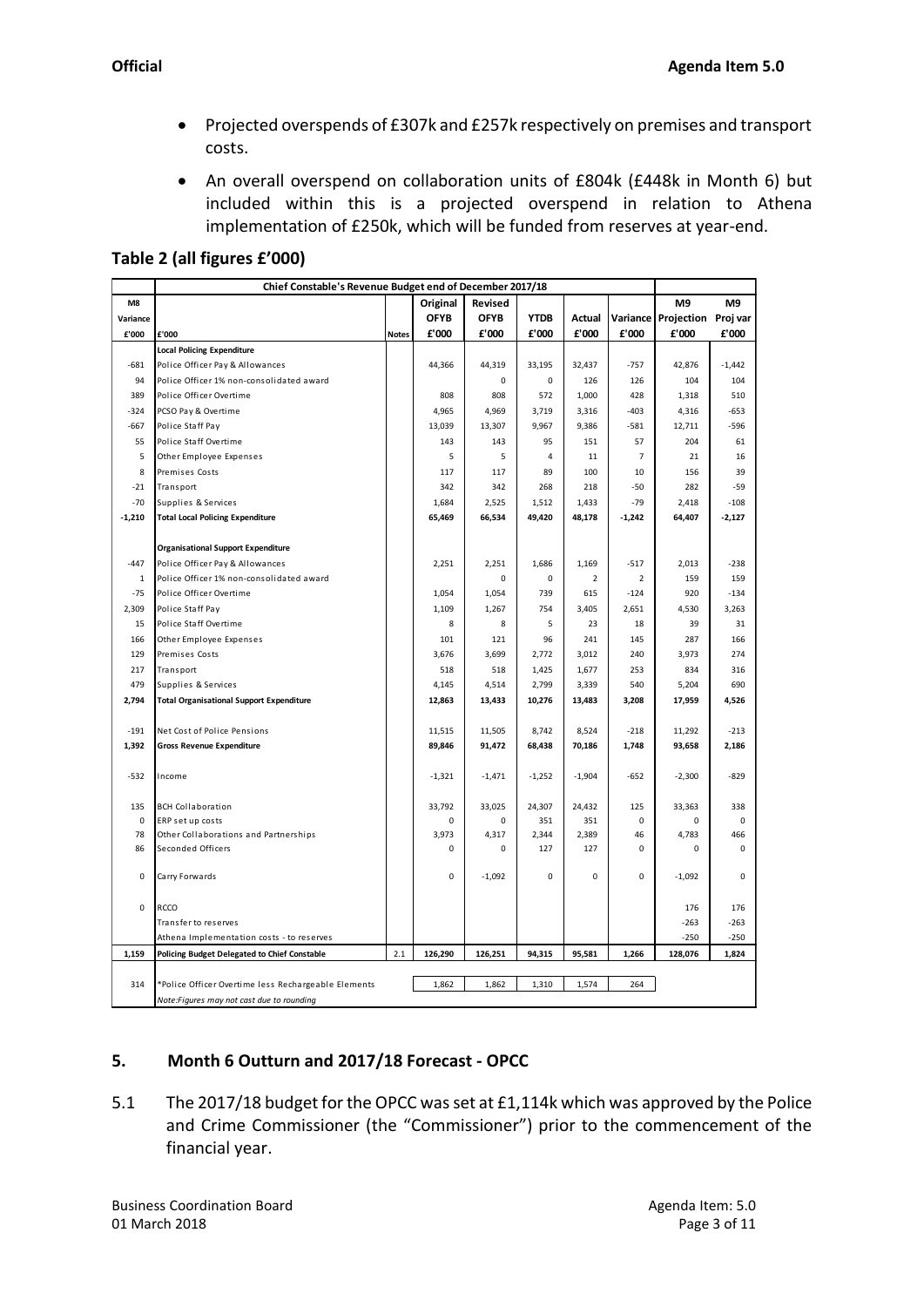- 5.2 The month 6 year-to-date outturn is an overspend of £48k with the forecast year-end position being a £13k underspend. The main reasons for the variances are:
	- Staffing £69k underspend, due to staffing changes and vacancies
	- External Audit fees £19k overspend due to additional one-off fees relating to additional audit requirements for the new finance system.
	- Consultant fees £75k overspend due to one-off consultants costs for Fire Governance LBC and consultant costs associated with the Estates Commercialisation Strategy.
- 5.4 2017/18 grant spending was budgeted at £1,276k for community safety grants and £986k for victim support grants and the forecast grant spend in 2017/18 remains in line with budget.

# **6. Month 9 Outturn and 2017/18 Forecast – Capital**

- 6.1 The 2017/18 capital programme comprise the original Capital Programme approved by the Police and Crime Commissioner (PCC) on 16th March 2017, with amendments for schemes brought forward from 2016/17 as approved by the PCC on 9th June 2017, and other changes subsequently approved by the Force Executive Board and/or the PCC.
- 6.2 A summary of spend against the 2017/18 Capital Programme for the nine months ending 31<sup>st</sup> December 2017, and the financing of this, is shown at Appendix 2.
- 6.3 The capital programme shown in appendix 2 contains two amendments to the updated capital programme as at month 9.
	- In-cell conferencing facilities are to be introduced to enable detained person reviews to be carried out remotely, as part of the tri-force Custody work that is being undertaken. An addition of £140k to the 2017/18 Capital Programme, being Cambs' share of the project cost, is to be proposed to the PCC this month, fully funded by a Home Office PTF capital grant.
	- Following discussions between the Constabulary's Director of Finance and Resources and the PCC's Interim Head of Finance, the following adjustments to the financing of the 2017/18 Capital Programme are to be proposed to the PCC:
		- o £1,080k to be financed from the Estates Development Reserve;
		- o £2,000k to be financed from the Capital Reserve;
		- o Reduction in financing from the Budget Assistance Reserve of £3,080k.

#### **7. Recommendation**

- 7.1 It is recommend that BCB:
	- Note the month 9 revenue outturn and the projected full-year 2017/18 forecast outturn.
	- Approve the use of reserves for the overspend:
		- o £1.811m Budget Assistance Reserve
		- o £0.263m General Reserve
		- $\circ$  £0.250m Transformation Reserve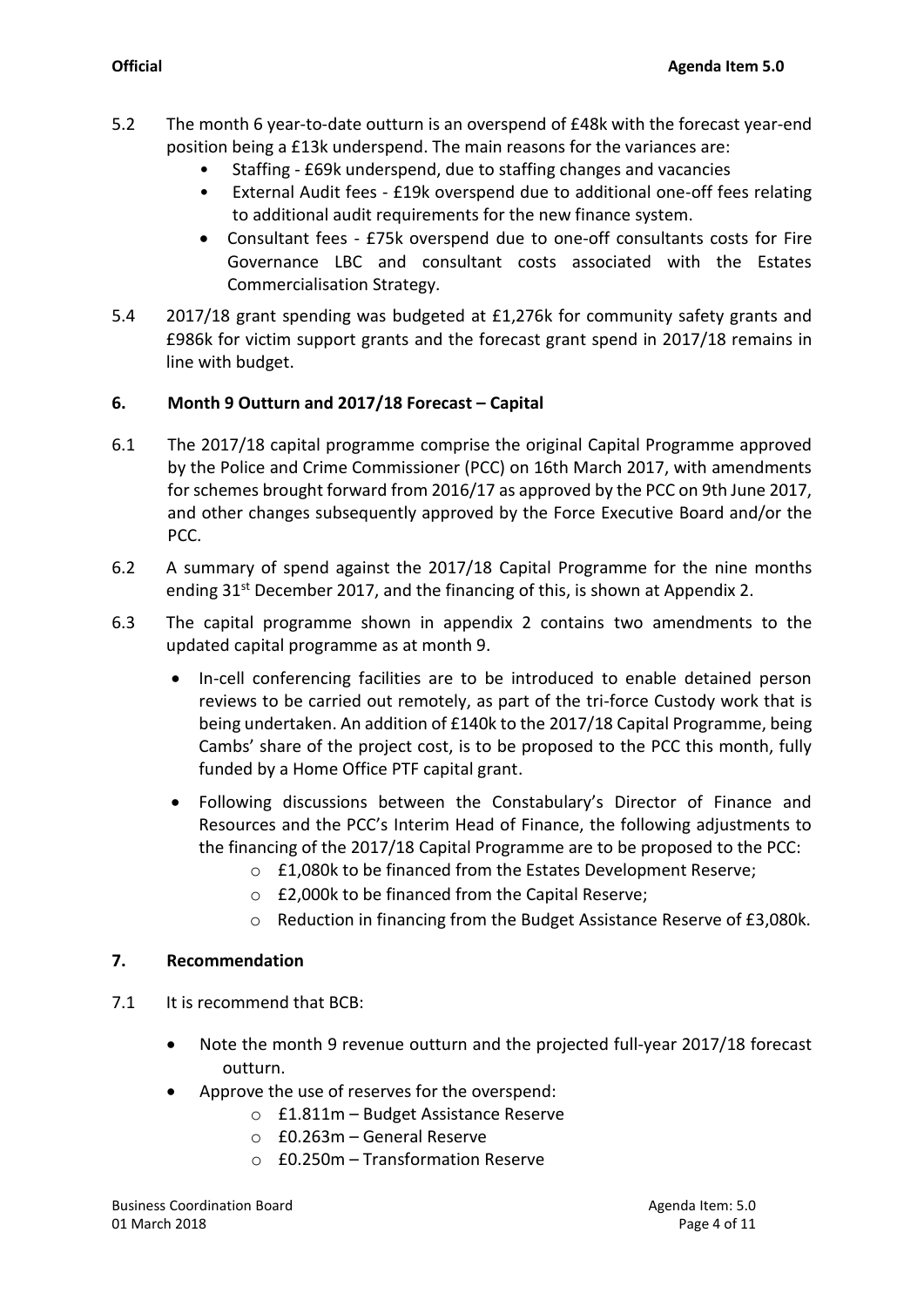Note the month 9 capital position and approve the changes in the funding from reserves, as set out in paragraph 6.3.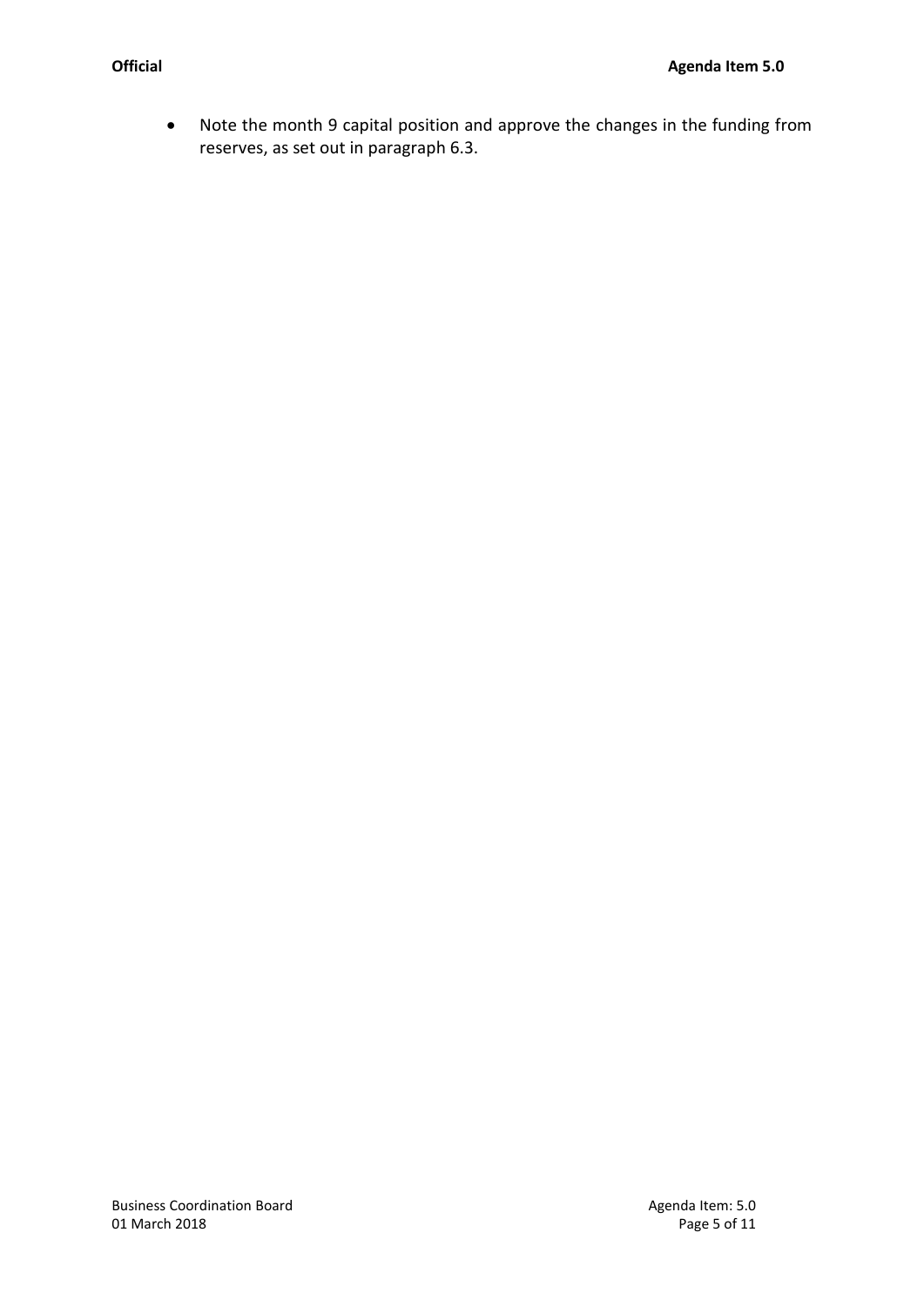# **Appendix 1**

|          | Chief Constable's Revenue Budget end of December 2017/18 | <b>FORECAST</b> |             |             |               |          |                |          |
|----------|----------------------------------------------------------|-----------------|-------------|-------------|---------------|----------|----------------|----------|
| M8       |                                                          |                 | Revised     |             |               |          | M <sub>9</sub> | M9       |
| Variance |                                                          |                 | <b>OFYB</b> | <b>YTDB</b> | <b>Actual</b> | Variance | Projection     | Proj var |
| £'000    |                                                          | <b>Note</b>     | £'000       | £'000       | £'000         | £'000    | £'000          | £'000    |
|          | <b>Employee Costs</b>                                    |                 |             |             |               |          |                |          |
|          | Category                                                 |                 |             |             |               |          |                |          |
| $-1,128$ | Police Officer Pay & Allowances                          | 2               | 46,313      | 34,688      | 33,414        | $-1,275$ | 44,633         | $-1,680$ |
| 96       | Police Officer 1% non-consolidated award                 | 3               | $\Omega$    | $\Omega$    | 128           | 128      | 263            | 263      |
| 1        | Police pay - Apprenticeship levy                         | 4               | 257         | 192         | 193           | 1        | 257            | $\Omega$ |
| 314      | Police Officer Overtime                                  | 5               | 1,862       | 1,310       | 1,614         | 304      | 2,237          | 375      |
| $-718$   | <b>Sub-total Police Officers</b>                         |                 | 48,432      | 36,191      | 35,349        | $-842$   | 47,390         | $-1,043$ |
|          |                                                          |                 |             |             |               |          |                |          |
| $-324$   | PCSO Pay & Overtime                                      | 6               | 4,969       | 3,719       | 3,316         | $-403$   | 4,316          | $-653$   |
|          |                                                          |                 |             |             |               |          |                |          |
| 1,582    | Support Staff Pay                                        | 7               | 14,451      | 10,629      | 12,599        | 1,971    | 16,946         | 2,495    |
| 3        | Police Staff - Apprenticeship levy                       | 8               | 123         | 92          | 96            | 4        | 140            | 17       |
| 70       | <b>Support Staff Overtime</b>                            |                 | 151         | 100         | 174           | 74       | 243            | 92       |
| 57       | <b>Agency Staff</b>                                      |                 | 0           | $\Omega$    | 96            | 96       | 156            | 156      |
| 1,712    | <b>Sub-total Police Staff</b>                            |                 | 14,725      | 10,821      | 12,965        | 2,145    | 17,484         | 2,759    |
|          |                                                          |                 |             |             |               |          |                |          |
| 68       | Training                                                 |                 | 20          | $\Omega$    | 71            | 71       | 117            | 97       |
| 103      | Other Employee Allowances                                |                 | 106         | 99          | 181           | 81       | 193            | 87       |
| 171      | <b>Other Employee Costs</b>                              |                 | 126         | 99          | 252           | 152      | 310            | 184      |
|          |                                                          |                 |             |             |               |          |                |          |
| 841      | <b>Total Employee Costs</b>                              |                 | 68,252      | 50,830      | 51,882        | 1,052    | 69,500         | 1,248    |
|          |                                                          |                 |             |             |               |          |                |          |
|          | <b>Police Pension Costs</b>                              |                 |             |             |               |          |                |          |
| $-230$   | Pensions - Notional Employer Contributions- Expenditure  |                 | 9,195       | 6,887       | 6,627         | $-260$   | 8,879          | $-316$   |
| 38       | <b>Injury Pensions</b>                                   |                 | 2,210       | 1,855       | 1,897         | 42       | 2,263          | 53       |
| $\Omega$ | Ill-Health Retirement Capital Charge - Expenditure       |                 | 100         | 0           | <sup>0</sup>  | $\Omega$ | 150            | 50       |
| $-191$   | <b>Total Police Pension Costs</b>                        | 9               | 11,505      | 8,742       | 8,524         | $-218$   | 11,292         | $-213$   |
|          |                                                          |                 |             |             |               |          |                |          |
|          |                                                          |                 |             |             |               |          |                |          |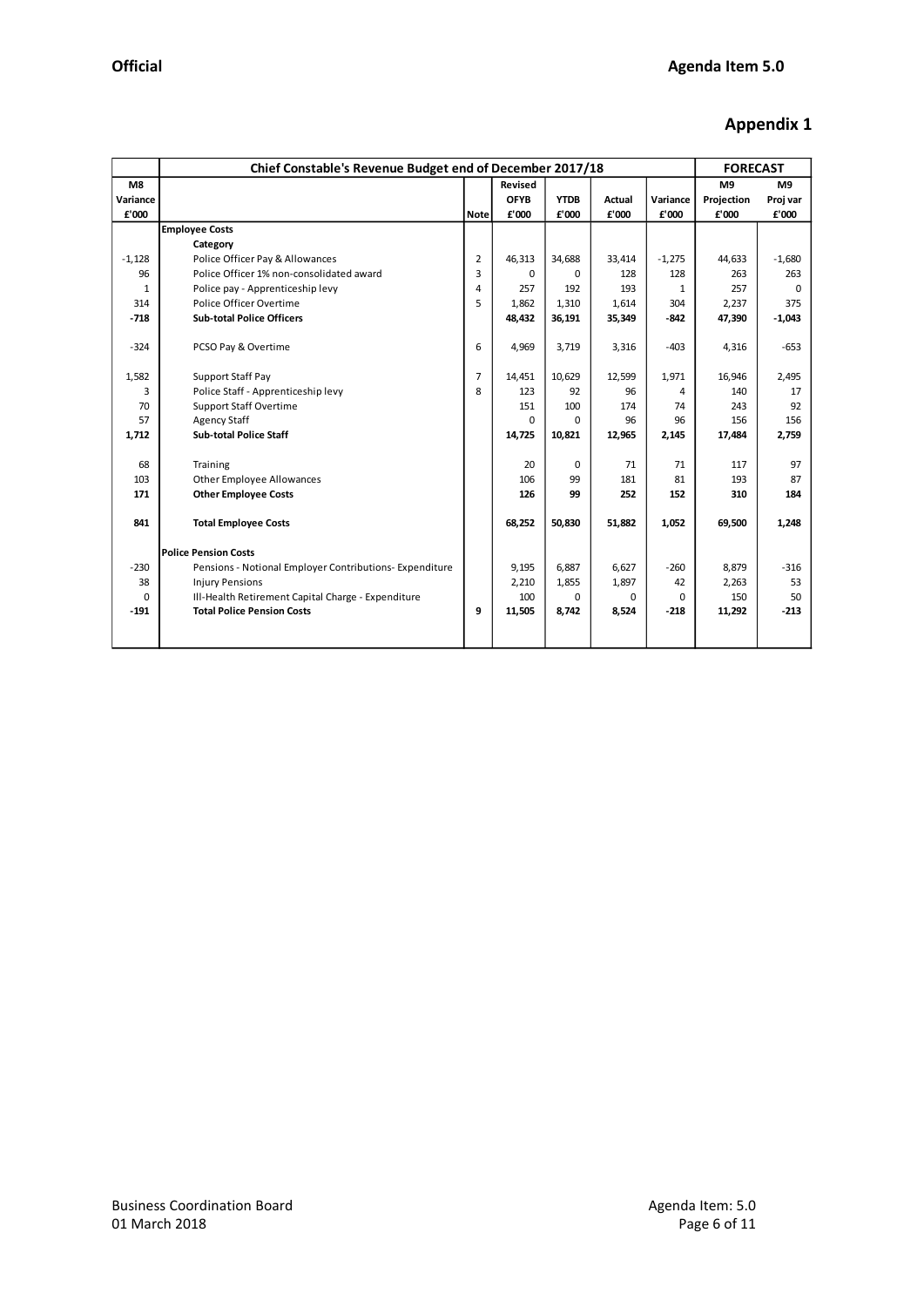|              |                                                |             | Revised     |             | M9       | M9          |            |             |
|--------------|------------------------------------------------|-------------|-------------|-------------|----------|-------------|------------|-------------|
|              |                                                |             | <b>OFYB</b> | <b>YTDB</b> |          |             |            |             |
| Variance     |                                                |             | £'000       |             | Actual   | Variance    | Projection | Proj var    |
| £'000        |                                                | <b>Note</b> |             | £'000       | £'000    | £'000       | £'000      | £'000       |
|              | <b>Premises Costs</b>                          |             |             |             |          |             |            |             |
| $-19$        | Building Repairs, Alterations & Maintenance    |             | 972         | 576         | 636      | 60          | 1,055      | 83          |
| 37           | <b>Utility Costs</b>                           |             | 925         | 581         | 618      | 37          | 990        | 64          |
| 134          | Rent & Rates                                   |             | 1,298       | 1,313       | 1,458    | 145         | 1,460      | 162         |
| 8            | <b>Other Premises Costs</b>                    |             | 59          | 44          | 54       | 10          | 79         | 20          |
| $-33$        | Cleaning                                       |             | 563         | 347         | 335      | $-12$       | 541        | $-22$       |
| 127          | <b>Total Premises Costs</b>                    | 10          | 3,816       | 2,862       | 3,101    | 240         | 4,123      | 307         |
|              |                                                |             |             |             |          |             |            |             |
|              | <b>Transport Costs</b>                         |             |             |             |          |             |            |             |
| 140          | <b>Vehicle Running Costs</b>                   |             | 1,324       | 1,593       | 1,728    | 135         | 1,510      | 186         |
| 27           | <b>Hired Transport</b>                         |             | 12          | 9           | 39       | 30          | 45         | 34          |
| 30           | <b>Travel Expenses</b>                         |             | 391         | 305         | 343      | 38          | 428        | 37          |
| $\pmb{0}$    | Vehicle Recharges                              |             | -867        | $-214$      | $-215$   | 0           | $-867$     | 0           |
| 196          | <b>Total Transport Costs</b>                   | 11          | 860         | 1,693       | 1,896    | 203         | 1,117      | 257         |
|              |                                                |             |             |             |          |             |            |             |
|              | <b>Supplies &amp; Services</b>                 |             |             |             |          |             |            |             |
| 90           | <b>Computing Costs</b>                         |             | 629         | 143         | 234      | 91          | 762        | 132         |
| $\mathbf{1}$ | <b>Communications Costs</b>                    |             | 121         | 112         | 116      | 5           | 121        | $\mathbf 0$ |
| -204         | Consultancy, Legal & Audit Costs               |             | 941         | 628         | 460      | $-168$      | 717        | $-224$      |
| 17           | <b>Forensic Science Service Costs</b>          |             | 554         | 383         | 403      | 20          | 583        | 29          |
| 252          |                                                |             | 1,102       | 849         | 1,096    | 247         | 1,395      | 294         |
|              | Insurance and Risk Management                  |             |             |             |          |             |            | 9           |
| 24           | <b>Subscriptions &amp; Contributions</b>       |             | 248         | 159         | 165      | 6           | 258        |             |
| 34           | Equipment & Materials                          |             | 709         | 162         | 205      | 43          | 762        | 52          |
| 209          | Clothing, Uniforms & Laundry                   |             | 300         | 155         | 386      | 231         | 579        | 279         |
| $-10$        | Other Supplies & Services                      |             | 187         | $-32$       | 79       | 112         | 344        | 156         |
| 17           | Printing, Stationery & General Office Expenses |             | 197         | 123         | 131      | 8           | 215        | 18          |
| $-50$        | Interpreters                                   |             | 380         | 290         | 141      | $-149$      | 189        | $-191$      |
| 8            | Informants, Identity Parades                   |             | 110         | 80          | 80       | $\mathbf 0$ | 110        | 0           |
| -21          | Catering                                       |             | 66          | 49          | 18       | $-31$       | 29         | $-37$       |
| 0            | <b>Police National Computer Charges</b>        |             | 711         | 662         | 662      | $\mathbf 0$ | 711        | 0           |
| 12           | Conference & Seminar Costs                     |             | 13          | 10          | 21       | 11          | 28         | 15          |
| -8           | <b>Staff Subsistence Expenses</b>              |             | 100         | 65          | 61       | $-4$        | 94         | $-5$        |
| 5            | Doctors - Medicals and Prisoners               |             | 770         | 510         | 519      | 9           | 776        | 6           |
| 43           | Mutual Aid                                     |             | $-100$      | $-35$       | 5        | 40          | $-48$      | 52          |
| 419          | <b>Total Supplies &amp; Services</b>           | 12          | 7,039       | 4,311       | 4,782    | 471         | 7,625      | 586         |
|              |                                                |             |             |             |          |             |            |             |
| 1,392        | <b>GROSS REVENUE EXPENDITURE</b>               |             | 91,472      | 68,438      | 70,186   | 1,748       | 93,658     | 2,186       |
|              |                                                |             |             |             |          |             |            |             |
|              | Income                                         |             |             |             |          |             |            |             |
| -346         | Sales, Fees & Charges                          |             | $-47$       | $-35$       | -417     | $-383$      | $-585$     | $-539$      |
| $-117$       | <b>Other Grants &amp; Contributions</b>        |             | $-680$      | $-661$      | $-853$   | $-192$      | $-884$     | $-204$      |
| 34           | Rental Income                                  |             | $-210$      | $-188$      | -152     | 35          | $-151$     | 59          |
| $\mathbf 0$  | Interest on Balances                           |             | $-114$      | $-49$       | -48      | $\mathbf 0$ | $-114$     | 0           |
| -53          | <b>Charges for Police Services</b>             |             | $-205$      | $-189$      | $-250$   | $-61$       | $-279$     | $-74$       |
| $-17$        | Other Income                                   |             | $-215$      | -131        | -149     | $-17$       | -245       | $-30$       |
| -33          | <b>Costs Recovered</b>                         |             | 0           | 0           | -34      | -34         | $-41$      | $-41$       |
|              |                                                |             |             |             |          |             |            |             |
| -532         | <b>Total Income</b>                            | 13          | $-1,471$    | $-1,252$    | $-1,904$ | -652        | $-2,300$   | -829        |
|              |                                                |             |             |             |          |             |            |             |
| 860          | <b>NET REVENUE EXPENDITURE</b>                 |             | 90,001      | 67,186      | 68,282   | 1,095       | 91,358     | 1,356       |
|              |                                                |             |             |             |          |             |            |             |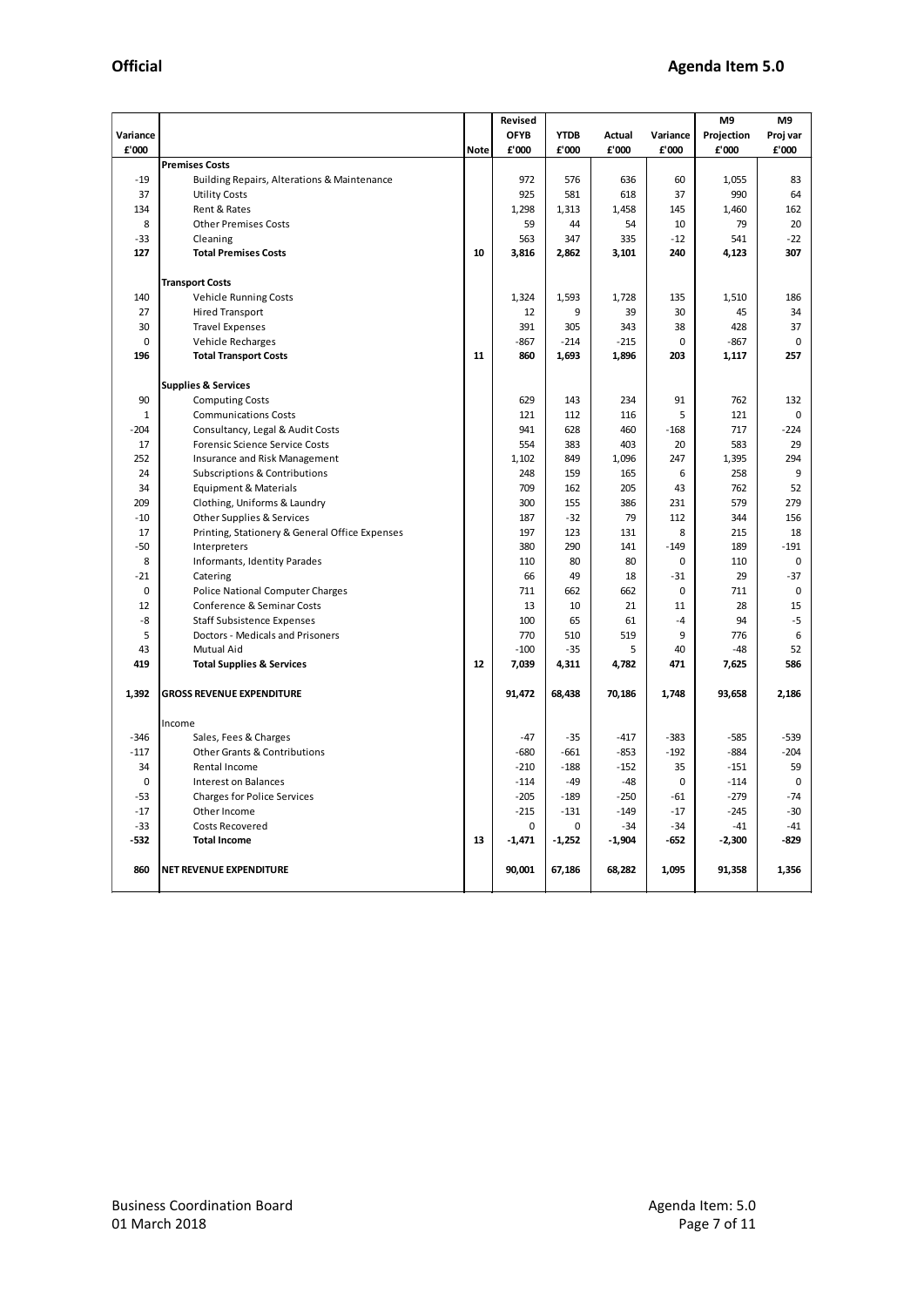|                |                                                          | Revised     |             |             |        |          |                     |                            |
|----------------|----------------------------------------------------------|-------------|-------------|-------------|--------|----------|---------------------|----------------------------|
| Variance       |                                                          |             | <b>OFYB</b> | <b>YTDB</b> | Actual | Variance | M9                  | M <sub>9</sub><br>Proj var |
| £'000          |                                                          | <b>Note</b> | £'000       | £'000       | £'000  | £'000    | Projection<br>£'000 | £'000                      |
|                | <b>Collaboration and Partnerships</b>                    |             |             |             |        |          |                     |                            |
| $\mathbf 0$    |                                                          | 14          | 0           |             |        | 0        |                     |                            |
|                | Collaboration Set up costs                               |             |             | $-16$       | $-16$  |          | 23                  | 23                         |
| $\mathbf 0$    | ERP set up costs                                         | 14          | 0           | 351         | 351    | 0        | 0                   | 0                          |
| 0              | PTF Funding                                              |             | 0           | $-3$        | $-3$   | 0        | 0                   | $\mathbf 0$                |
| 164            | Collaboration - Athena                                   | 15          | 163         | 0           | 185    | 185      | 413                 | 250                        |
| $-19$          | Collaboration - Athena AMO                               |             | 148         | 115         | 117    | 2        | 156                 | 8                          |
| $-30$          | Change team                                              | 15          | 714         | 314         | 270    | -45      | 667                 | $-47$                      |
| $\mathbf 0$    | Collaboration - General                                  | 16          | 282         | 55          | 55     | 0        | 282                 | 0                          |
|                | <b>Joint Protective Services</b>                         |             |             |             |        |          |                     |                            |
| 86             | <b>Collaboration - Armed Policing Unit</b>               |             | 2,267       | 1,695       | 1,783  | 88       | 2,404               | 137                        |
| $-18$          | Collaboration - CT & DE                                  |             | 159         | 86          | 98     | 12       | 178                 | 18                         |
| 33             | Collaboration - CT & DE Grants                           |             | 504         | 582         | 635    | 54       | 577                 | 73                         |
| $-153$         | Collaboration - CTC                                      |             | 0           | $-3$        | $-210$ | -207     | -405                | $-405$                     |
| 18             | <b>Collaboration - Dogs</b>                              |             | 749         | 540         | 551    | 11       | 774                 | 24                         |
| $-185$         | Collaboration - Major Crime Unit                         |             | 3,085       | 2,165       | 1,984  | $-181$   | 2,831               | $-254$                     |
| $-2$           | <b>Collaboration - Operational Planning</b>              |             | 336         | 356         | 354    | -2       | 327                 | -9                         |
| $-146$         | Collaboration - RPU                                      |             | 4,517       | 3,096       | 2,939  | $-157$   | 4,314               | $-204$                     |
| $-72$          | Collaboration - Scientific Services Unit/Visual Evidence |             | 2,480       | 1,604       | 1,513  | -91      | 2,388               | -93                        |
| 138            | <b>Collaboration - Protective Services Command</b>       |             | 206         | 324         | 475    | 151      | 394                 | 188                        |
| $-2$           | <b>Collaboration - Force Resilience</b>                  |             | 116         | 113         | 110    | -3       | 110                 | -6                         |
|                | Surplus generated by CTC - to reserves                   | 17          |             |             |        |          | 405                 | 405                        |
|                | <b>Organisational Support</b>                            |             |             |             |        |          |                     |                            |
| 28             | Collaboration - HR and L&D                               |             | 4,555       | 3,647       | 3,668  | 22       | 4,592               | 37                         |
| 23             | Collaboration - IMD                                      |             | 813         | 643         | 647    | 4        | 816                 | 3                          |
| $\mathbf 0$    | Collaboration - ICT                                      |             | 6,644       | 5,661       | 5,821  | 160      | 6,848               | 204                        |
| -41            | <b>Collaboration - Procurement</b>                       |             | 294         | 419         | 380    | -39      | 252                 | -42                        |
| 39             | Collaboration - Professional Standards Unit              |             | 1,072       | 522         | 503    | -20      | 1,048               | -24                        |
|                | <b>Operational Support</b>                               |             |             |             |        |          |                     |                            |
| $-27$          | Collaboration - Firearms Licensing                       |             | 199         | 138         | 107    | -31      | 159                 | $-40$                      |
| $-23$          | Collaboration - CJ phase 1&2                             |             | 716         | 335         | 149    | $-186$   | 678                 | -38                        |
| 4              | Collaboration - CJ/Custody SMT                           |             | 235         | 135         | 164    | 30       | 273                 | 38                         |
| 295            | Collaboration - Custody local                            |             | 2,521       | 1,814       | 2,185  | 371      | 3,021               | 500                        |
| $-1$           | <b>Collaboration - Public Contact</b>                    |             | 364         | 91          | 91     | 0        | 364                 | 0                          |
| $\overline{7}$ | Collaboration - LCJB                                     |             | 34          | -9          | $-10$  | 0        | 45                  | 10                         |
|                | <b>Other Collaboration &amp; Partnerships</b>            |             |             |             |        |          |                     |                            |
| 0              | Collaboration - Air Support                              |             | 489         | 323         | 323    | 0        | 489                 | 0                          |
| $-13$          | Collaboration - ERSOU                                    |             | 2,313       | 1,016       | 992    | -24      | 2,277               | $-36$                      |
| 115            | Collaboration - Kings Lynn PIC                           |             | 964         | 605         | 676    | 71       | 1,042               | 78                         |
| $\mathbf 0$    |                                                          |             | 75          | 62          | 62     | 0        | 83                  | 8                          |
| -5             | Collaboration - Regional Collaboration<br><b>SARC</b>    |             | 329         | 226         | 223    | -3       | 324                 | $-5$                       |
| 213            | <b>Total Collaborated and Partnerships</b>               | 18          | 37,342      | 27,001      | 27,173 | 171      | 38,146              | 804                        |
|                |                                                          |             |             |             |        |          |                     |                            |
|                | <b>Holding Accounts and Hosted Services</b>              |             |             |             |        |          |                     |                            |
| 86             |                                                          |             | 0           | 127         | 127    | 0        | 0                   | 0                          |
|                | Seconded Officers Net Recharge                           |             |             |             |        |          |                     |                            |
| $\mathbf 0$    | Carry Forwards                                           |             | $-1,092$    | $\mathbf 0$ | 0      | 0        | $-1,092$            | 0                          |
|                | Athena Implementation costs - to reserves                |             |             |             |        |          |                     | $-250$                     |
|                |                                                          |             |             |             |        |          | $-250$              |                            |
|                | <b>RCCO</b>                                              |             |             |             |        |          | 176                 | 176                        |
|                | Transfer to reserves                                     |             |             |             |        |          | $-263$              | $-263$                     |
| 1,159          | NET BUDGET REQUIREMENT                                   |             | 126,251     | 94,315      | 95,581 | 1,266    | 128,075             | 1,824                      |
| 314            | *Police Officer Overtime less Rechargeable Elements      |             | 1,862       | 1,310       | 1,574  | 264      |                     |                            |
|                | Note: Figures may not cast due to rounding               |             |             |             |        |          |                     |                            |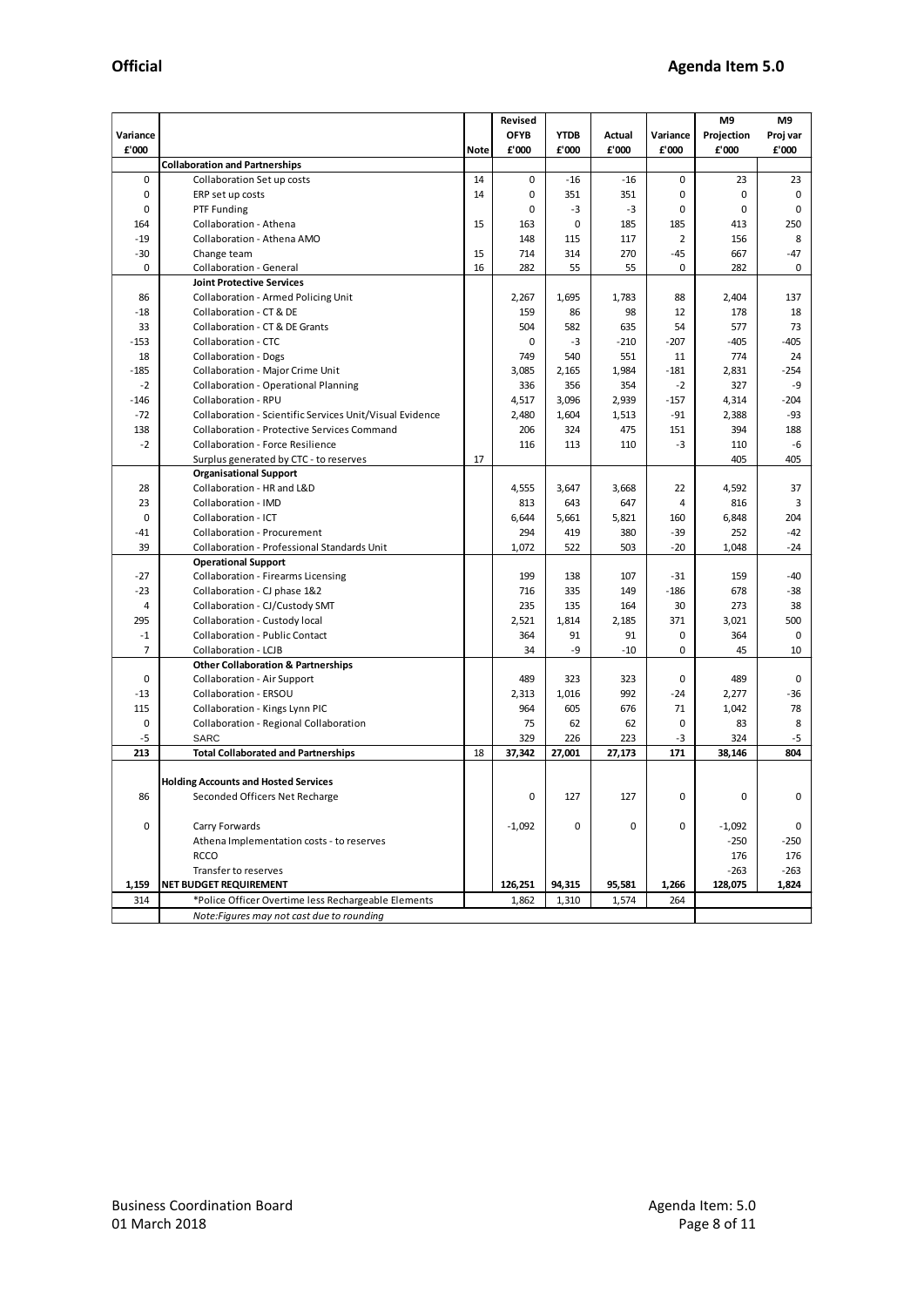### **Notes**

## 1. **Outturn Net Budget Requirement (NBR)**

- 1.1 Outturn NBR to the end of November is forecast at £1.8m overspent for the financial year. This is subject to review and change during the year as two large projects finalise their operating models; that being the Local Policing Review and Athena Implementation.
- 2 **Police Officer pay and allowances** is currently forecast as being £1.7m underspent. Strength is expected to be below establishment for the majority of the year. This figure excludes the 1% bonus payable to officers from September 2017.
- 3 **Police officer 1% non-consolidated award** the additional 1% non-pensionable, officer award will be paid from reserves in 2017/18
- 4 **Police Pay Apprenticeship Levy** is expected to be roughly in line with budget
- 5 **Police Officer Overtime** forecast is expected to be £375k overspent, primarily on Local Policing and Investigations, as a result of the current establishment being below strength
- 6 **PCSO pay and overtime** is forecast at £653k underspent. This is the result of a shortfall in strength against establishment. Recruitment is on hold until the outcome of the Local Policing Review is known.
- 7 **Support Staff pay** is forecast at £2,495k overspent, this excludes all staff posts in the collaborated units. The reason for the overspend is that the budget has a £2.9m vacancy factor set against it. This will be informed by the two projects referred to in 1.1 above.
- 8 **Police Staff – Apprenticeship Levy** is expected to be in line with budget
- 9 **Police Pensions** are currently expected to underspend as a result of strength, per 2 above.
- 10 **Premises** costs is expected to be £307k overspent, primarily as a result of revaluation of rates on buildings.
- 11 **Transport Costs** currently forecast to overspend as a result of the move of fleet over to Chiltern Transport Consortium. This should see a corresponding underspend on capital but the finer detail of how Chiltern Transport Consortium goes through the books is still being worked on.
- 12 **Supplies & Services** overall forecast overspend of £0.6m. Two main areas of overspend are insurance (claims handling and Insurance fund) and Clothing.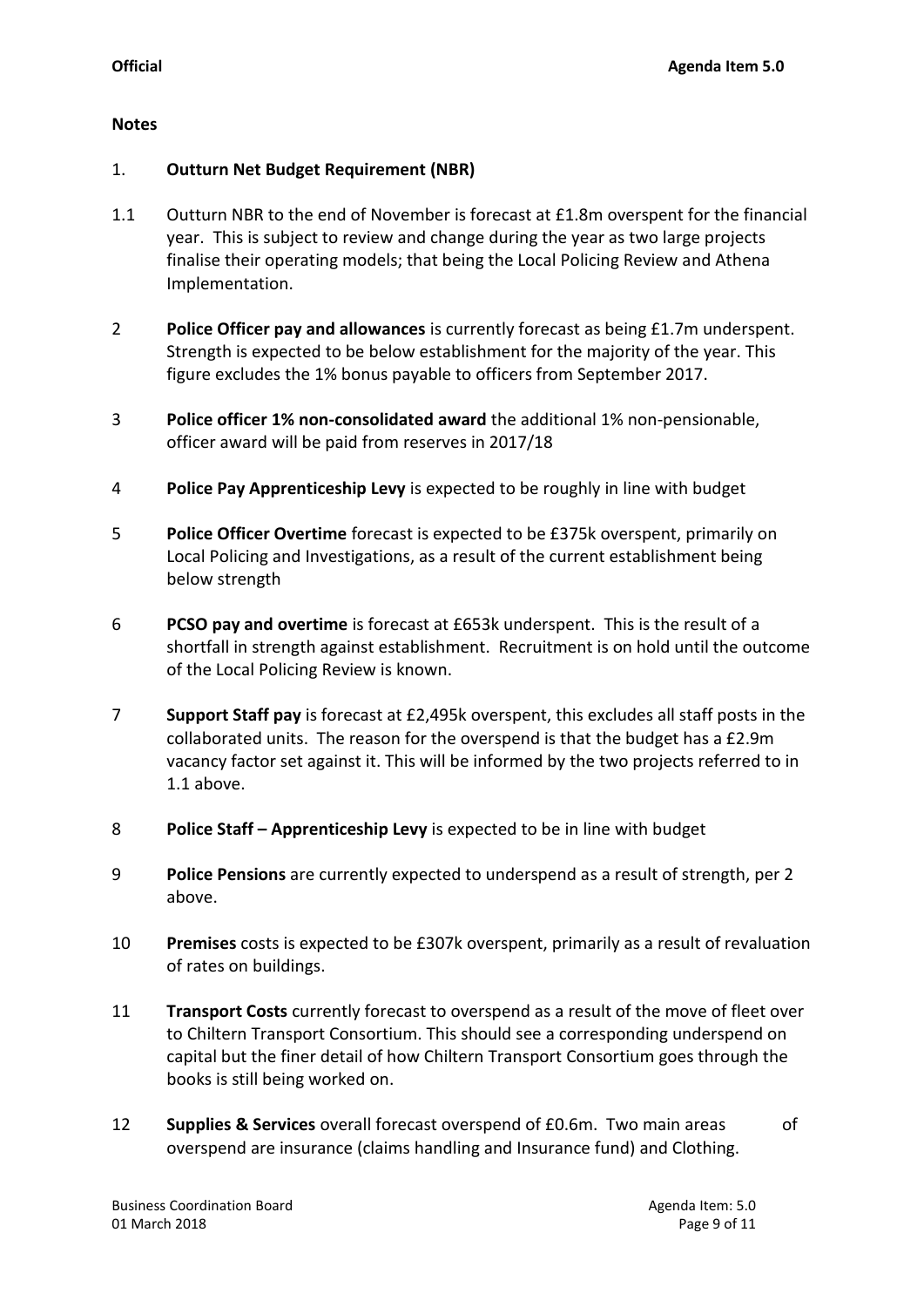- 13 **Income –** overall forecast underspend of £829k. This is due to increased immigration detainee income and greater than expected charges for police services as well as DBS income unbudgeted in 1718 (collaborated in 1819).
- 14 **Collaboration/ERP set up costs** expected to be a net nil spend at this stage. Accruals/income in advance are still being worked through the system. We should have a clearer understanding of spend towards the end of the financial year.
- 15 **Collaboration Change Team and Athena** spend are currently estimated to overspend as a result of the Athena additional costs, which will be covered by reserves. We are still working through the implications of this, both Capital and Revenue, and will have a greater understanding towards the end of the financial year.
- 16 **Collaboration – General** this includes the Capital JPS budget and the 3 force Finance/RMU recharge.
- 17 **Surplus generated by CTC – to reserves** is shown separately as the forecast underspend on CTC is used exclusively to fund road safety schemes.
- 18 **Collaboration and Partnerships** these are the final collaborated budgets, which have been updated since the PCC approved the budget